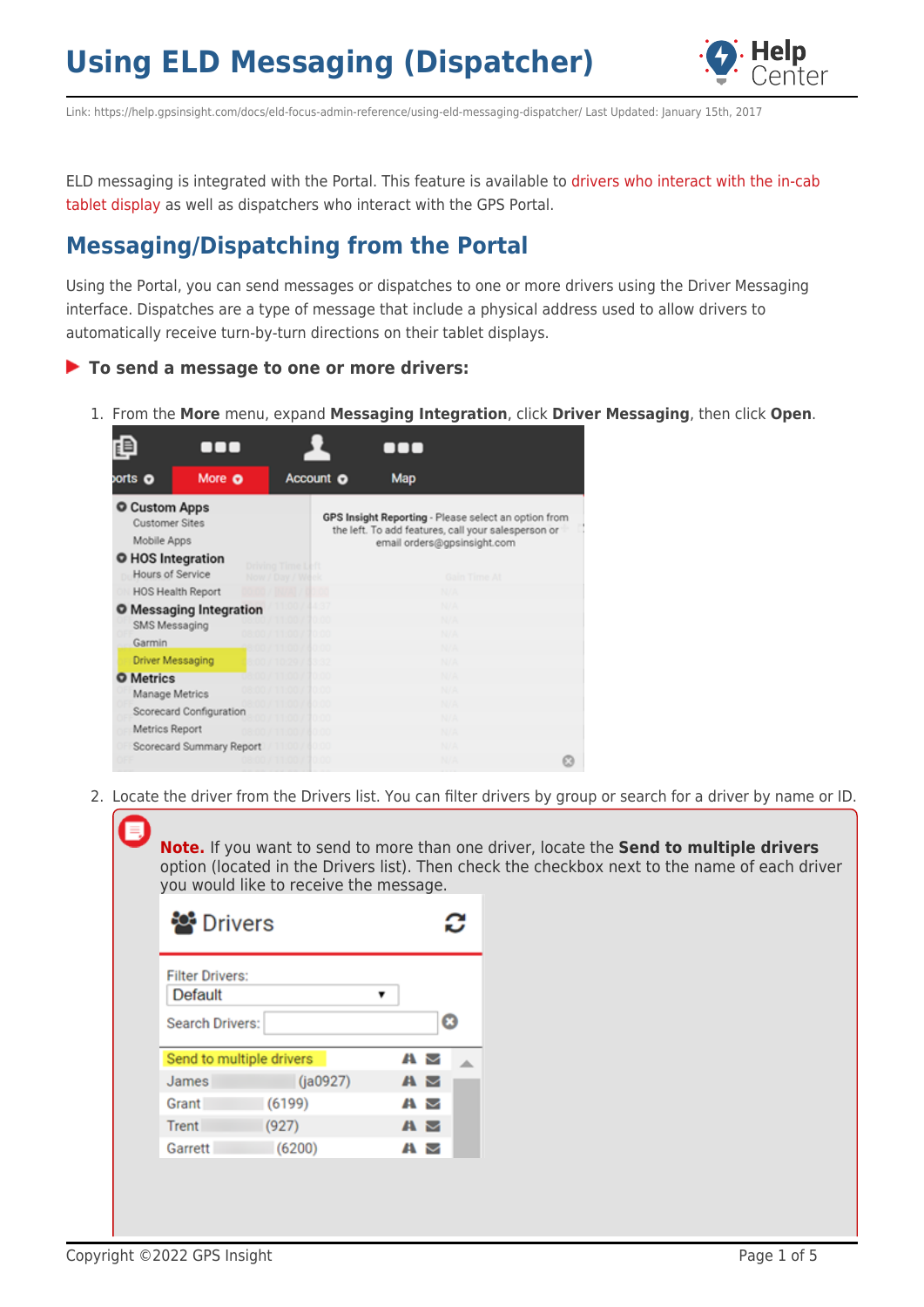

Link: https://help.gpsinsight.com/docs/eld-focus-admin-reference/using-eld-messaging-dispatcher/ Last Updated: January 15th, 2017

| (E, | Send message to multiple drivers                  | $\mathsf{x}$ |
|-----|---------------------------------------------------|--------------|
|     |                                                   |              |
|     |                                                   |              |
|     | Send                                              |              |
|     |                                                   |              |
|     | All<br>(ja0927)<br>James<br>(6199)<br>Grant       | △            |
|     | <b>Trent</b><br>(927)<br>(6200)<br><b>Garrett</b> | ✔            |
|     |                                                   |              |

3. Tap the Message icon ( $\blacktriangleright$ ) next to the driver or option you want.

|          |                 | <b>Note.</b> You can also tap an existing message from the Messages list to open the Send<br>message dialog to reply directly to the message sender. |  |
|----------|-----------------|------------------------------------------------------------------------------------------------------------------------------------------------------|--|
| drussell | <i>[server]</i> | what's the gate code for the 20660<br>location?                                                                                                      |  |
|          |                 |                                                                                                                                                      |  |

- 4. In the Send message dialog, type the message. (The message send limit is 256 characters.)
- 5. Click **Send**.

| Send message to Danielle Russell | × |
|----------------------------------|---|
| Gate code is #1650               |   |
| <b>Send</b>                      |   |

The driver(s) receives the message on the tablet device. (See [ELD Messaging from the Driver's](https://help.gpsinsight.com/docs/about-hours-of-service/driver-reference/using-eld-messaging-driver/) [perspective](https://help.gpsinsight.com/docs/about-hours-of-service/driver-reference/using-eld-messaging-driver/).) Additionally, the sent message appears in the Messages list within the Portal.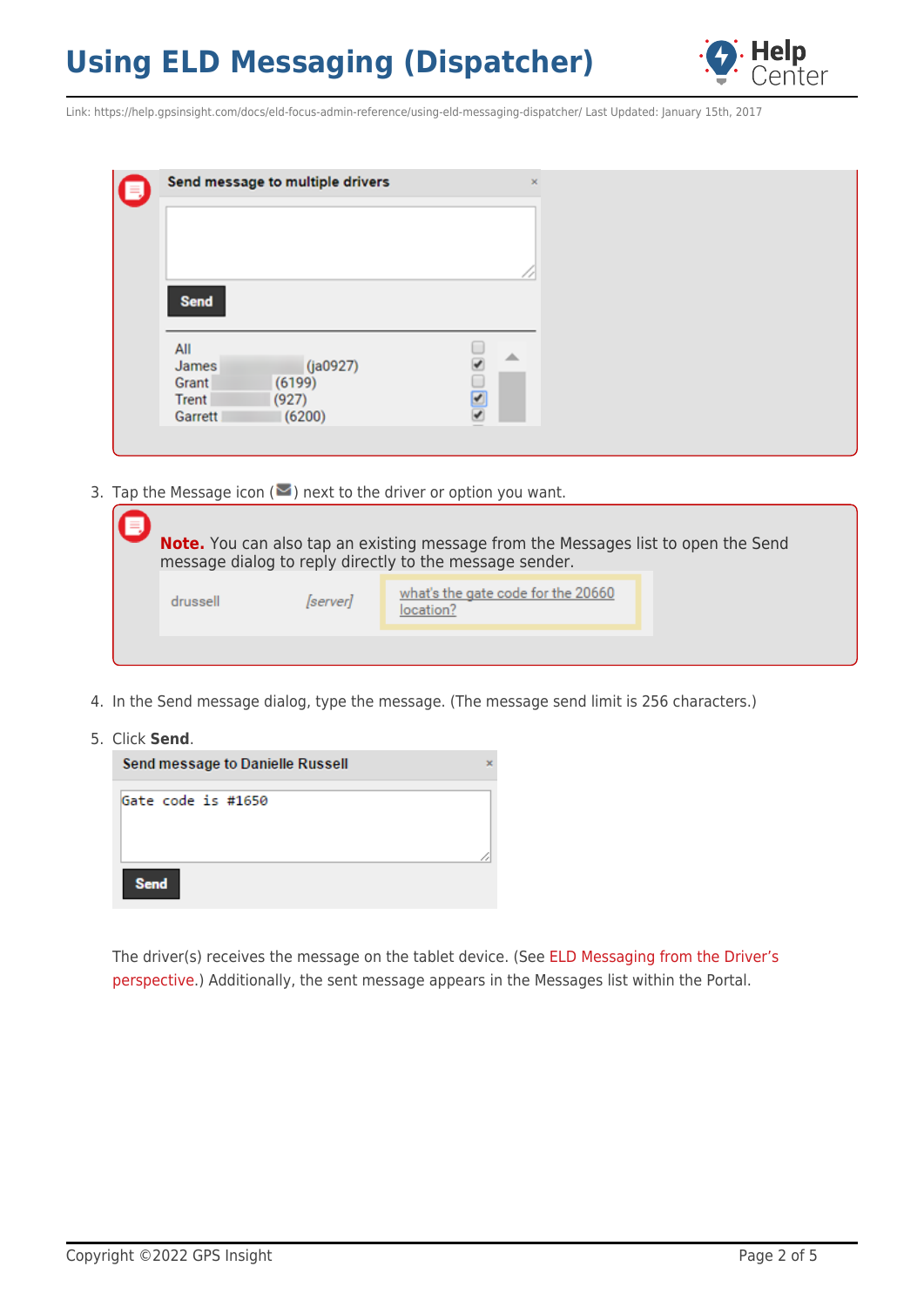

Link: https://help.gpsinsight.com/docs/eld-focus-admin-reference/using-eld-messaging-dispatcher/ Last Updated: January 15th, 2017

|               |    | $\blacktriangleright$ Messages |    |               |    |                |                    |              |                 |         |    |               |                 |    |              |
|---------------|----|--------------------------------|----|---------------|----|----------------|--------------------|--------------|-----------------|---------|----|---------------|-----------------|----|--------------|
|               |    |                                |    | December 2016 |    |                |                    | January 2017 |                 |         |    |               |                 |    |              |
|               | S  | M                              | т  | W             | т  | F              | s                  | s            | M               | т       | W  | т             | F               | S  |              |
|               |    |                                |    |               | 1  | $\overline{2}$ | 3                  | 1            | $\overline{2}$  | 3       | 4  | 5             | 6               | 7  |              |
|               | 4  | 5                              | 6  | 7             | 8  | 9              | 10                 | 8            | 9               | 10      | 11 | 12            | 13              | 14 |              |
|               | 11 | 12                             | 13 | 14            | 15 | 16             | 17                 | 15           | 16              | 17      | 18 | 19            | 20 <sub>1</sub> | 21 |              |
|               | 18 | 19                             | 20 | 21            | 22 | 23             | 24                 | 22           | 23              | 24      | 25 | 26            | 27              | 28 |              |
|               | 25 | 26                             | 27 | 28            | 29 | 30             | 31                 | 29           | 30              | 31      |    |               |                 |    |              |
|               |    |                                |    |               |    |                | > 1                | 7d           | $\sqrt{>M}$ 30d |         |    |               |                 |    |              |
|               |    |                                |    |               |    |                |                    | <b>Apply</b> |                 |         |    |               |                 |    |              |
| <b>Export</b> |    |                                |    |               |    |                |                    |              |                 | Search: |    |               |                 |    | $\mathbf{x}$ |
| From          |    | To                             |    |               |    |                | <b>Message</b>     |              | Sent $\sim$     |         |    | <b>Status</b> |                 |    | ∸            |
| gps           |    | drussell                       |    |               |    |                | Gate code is #1650 |              | 20:43           |         |    | Unread        |                 |    |              |

**To send a dispatch to one or more drivers:**

- 1. From the **More** menu, expand **Messaging Integration**, and click **Driver Messaging**.
- 2. Locate the driver from the Drivers list. You can filter drivers by group or search for a driver by name or ID.

**Note.** If you want to send to more than one driver, locate the **Send to multiple drivers** option (located in the Drivers list).

- 3. Tap the **Dispatch** icon (A) next to the driver or option you want.
- 4. In the Send Dispatch dialog, enter an address and click **Go To**, or click on the map.
- 5. Enter an optional note, and click **Send Dispatch**.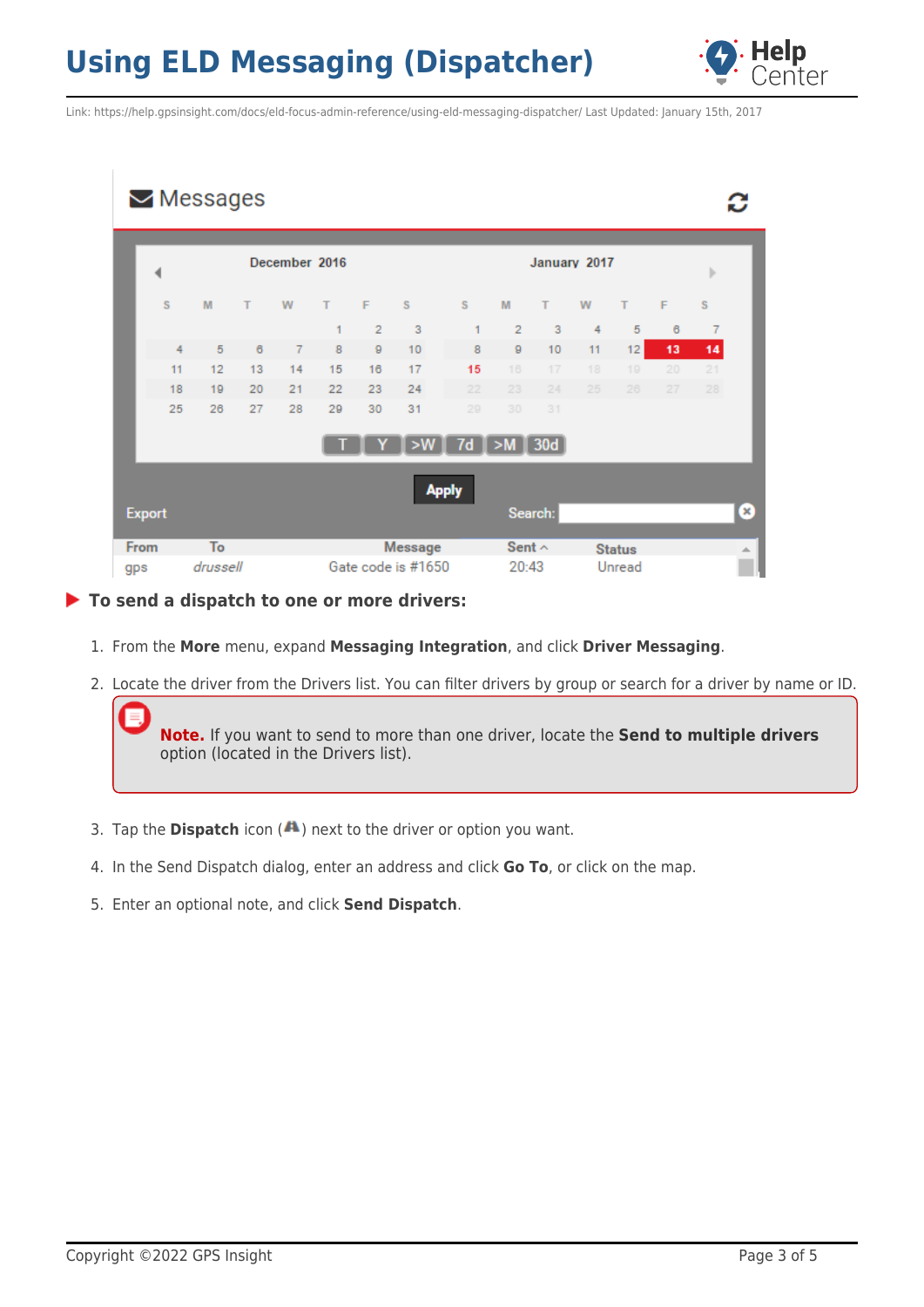

Link: https://help.gpsinsight.com/docs/eld-focus-admin-reference/using-eld-messaging-dispatcher/ Last Updated: January 15th, 2017

| Send dispatch to Danielle Russell                                                                                                                                                                                                                                                    | × |
|--------------------------------------------------------------------------------------------------------------------------------------------------------------------------------------------------------------------------------------------------------------------------------------|---|
| Address   Landmark                                                                                                                                                                                                                                                                   |   |
| 7000 E Mayo Blvd<br>Go To<br>Enter an address or click on the map:                                                                                                                                                                                                                   |   |
| Pima Fwy<br>Map<br><b>Satellite</b>                                                                                                                                                                                                                                                  |   |
| 101<br>(101)<br><b>Harkins Theatres</b><br>Scottsdale 101 14<br>Men's Club Barbershop<br>Ethan<br><b>DET AZ Kabob House</b><br>101 & S<br><b>C</b> PGA TOUR Superstore<br>Blue 32 Sports Grill<br>7000 E I<br>fe "I<br><b>Building</b><br>Phoenix<br><b>Bed Bath</b><br>View on<br>٠ |   |
| Google<br>101 & Scottsda Map data @2017 Google   Terms of Use                                                                                                                                                                                                                        |   |
| Address: 7000 E Mayo Blvd, Phoenix, AZ 85054, USA<br>Enter a note (optional): Pick up freight<br><b>Send Dispatch</b>                                                                                                                                                                |   |

The driver(s) receives the message on the tablet device. (See [ELD Messaging from the Driver's](https://help.gpsinsight.com/docs/about-hours-of-service/driver-reference/using-eld-messaging-driver/) [perspective](https://help.gpsinsight.com/docs/about-hours-of-service/driver-reference/using-eld-messaging-driver/).) Additionally, the sent message/dispatch appears in the Messages list within the Portal.